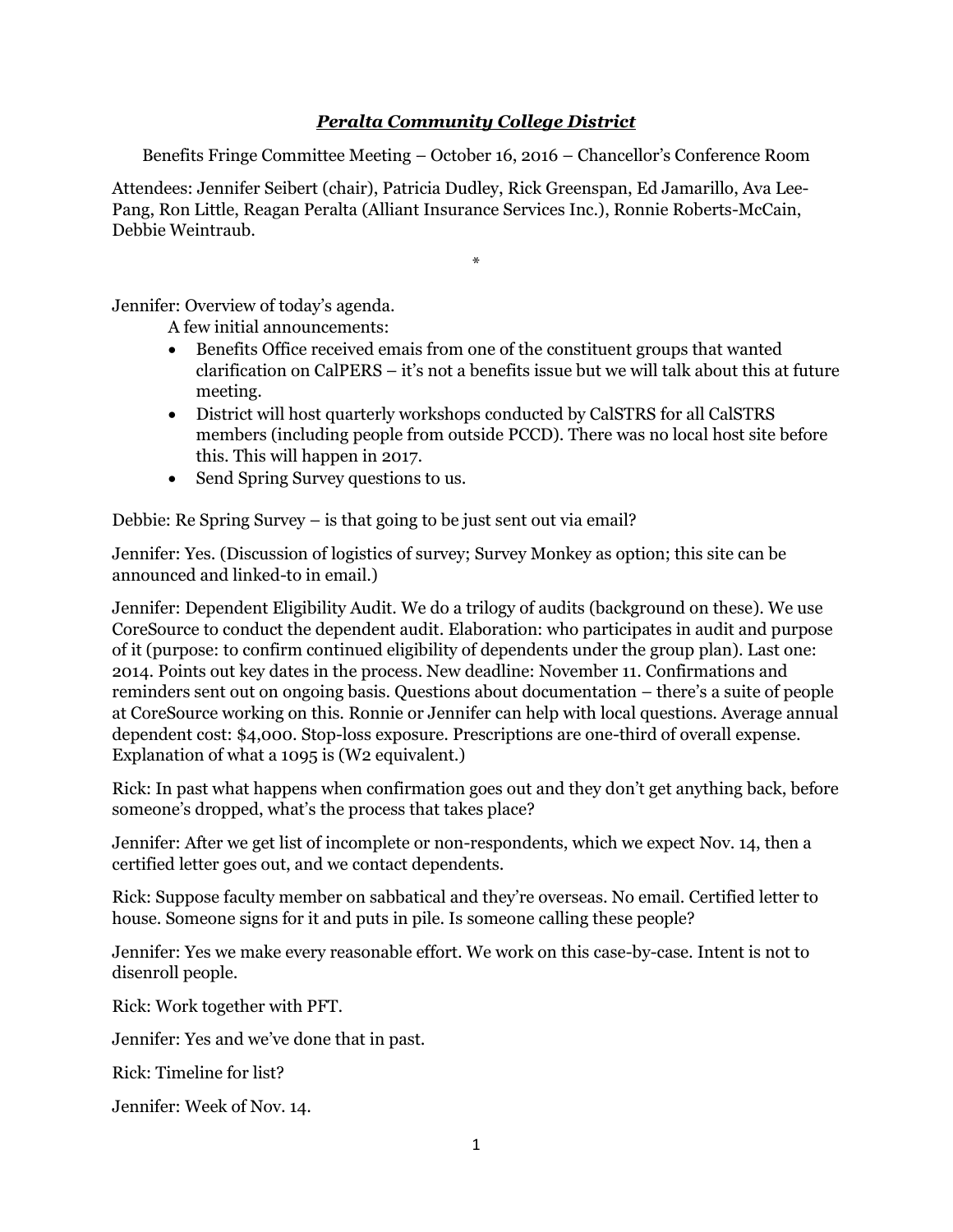Rick: PFT will expect list in mid Nov. of any PFT members and also a list will be generated of retirees who have not responded.

Jennifer: Each employee group will have its own list.

Reagan: District will provide each group a list of who non-respondents respond or who did respond but didn't submit documentation.

Rick: If I'm single person, no dependents –

Jennifer: You're not on audit.

(Further discussion of the timeline for the audit; examination of key dates over last couple of months. Definition of "open audit." When phoning when will begin on open audits. 899 packets mailed. 288 returned as of Monday.)

Debbie: If something so significant as people's health benefits is potentially to be cut off, much effort made prior to that. Lot of retirees not using email. I did not receive my packet until October 6. I have yet to receive any confirmation. I know others who have not received it. We all want a successful audit. Useful to reach out to constituent groups and say "How can we reach your membership effectively, what are best ways" – so you walk in with positive message to people that this is an important thing to do to contain health care costs. The message and tone could be different. This message is pretty threatening (refers to FAQ question "What happens if I miss the deadline" and answer "The District will have no choice….[etc.]….") In essence you've told people if you don't get this in by Oct. 14<sup>th</sup> your dependents will be cut off and have no health care until July. That is an incredibly threatening and apparently untrue statement which you have not corrected.

Jennifer: The language can be reviewed and potentially made a little bit lighter. The reason why I haven't updated the drafted 10/7/16 FAQ sent to pro on 10/9 is that I wanted to get the feedback that you are offering now. We will put up new FAQ that will note new deadline. We all have same interest – but where there's ambiguity that's where people say "I didn't know, you weren't clear." Not intended to sound threatening. We don't want to dis-enroll people who are eligible. Based on the collective feedback an updated FAQ supplement will be put out.

Ron: I want to agree with Debbie. Maybe more communication, more frequently, needs to happen. I understand a lot of employees are concerned about the audit. It's an important effort. Setting tone is key: "We are doing this to contain costs; it's normal practice, it's best practice." Reiterating that message. "We've extended the deadline." I do agree that the consequences should be in there but I think it could be messaged differently. Giving community update on how we're doing with audit is also useful.

Rick: Packets said October 14th. You'd think 80 percent by now.

Ron: Value in sharing sense of urgency with employees. Also sending positive message.

Debbie: Peralta Retirees Organization (PRO) could call.

Ron: Interim list maybe.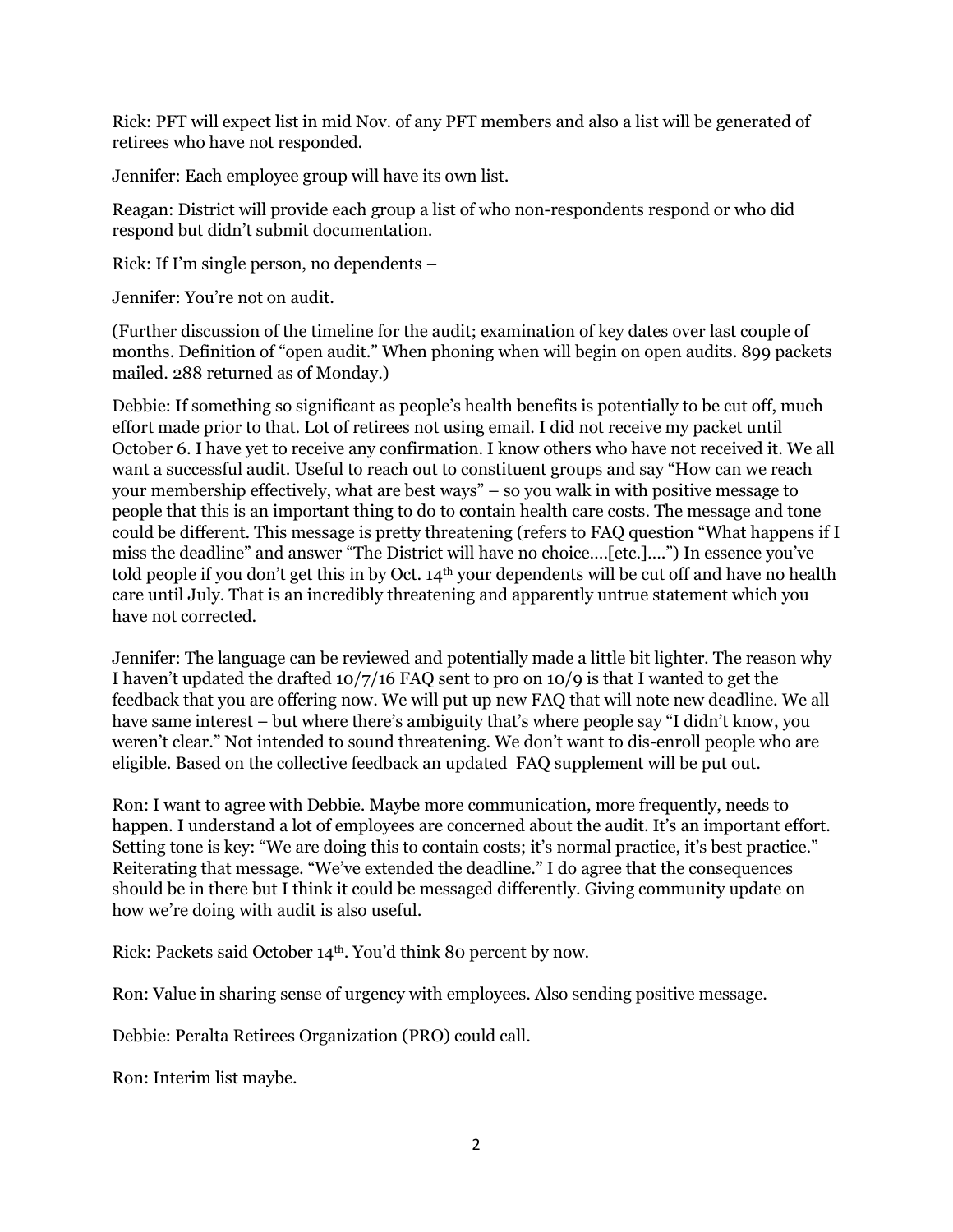Jennifer: We'll commit to an interim list on Monday for each group.

Ava: I agree with Debbie. Address difficulties. Also – each audit we send in supporting documents, and this time too – I have to prove to you again that they're my kids? I feel that's ridiculous. You are continuously asking!

Ron: Personally I don't think it's too much to ask that people re-submit documents every two years to prove dependency. I wanted to comment on Debbie's remark. I've not received any confirmation either. I'm thinking "I hope they got it!"

Rick: I haven't gotten mine either.

Jennifer: I will follow-up to see what is delay. Email acknowledgement. Interim list by Monday. Email acknowledgements. More timely.

Debbie: People not getting packets; this is why PRO pressed for new deadline. Elderly people might need more help with their documents. (Continued discussion of timeline.) Net impact of original timeline: telling people they have two weeks or they lose their health coverage! In future for audits, really good if we think in terms of six to eight weeks and factoring in mail problems etc. FAQs 13 and 14, incredibly threatening and anxiety-creating for people. Also, that information shouldn't just be in FAQs. I would have no reason in the world to go back to FAQs! I continue to ask that a very direct message go out on edu: "If you miss Nov. 11 deadline you will not be automatically terminated, you will be called, we want your cooperation." I ask that you publicly change the message of FAQs 13 and 14.

Jennifer: I want to acknowledge your issues in the updated FAQ.

(Continued discussion of supporting documentation issue. Natural children vs. stepchildren.)

Reagan: Natural children, if married, are no longer eligible to be on your benefits.

Voice: Oh. Really?

Reagan: Yes.

(Continued discussion.)

Reagan: Every dependent has to be treated the same way. And documentation is going to be required for all the dependents.

(Continued discussion of documentation details.)

Ed: We could start this six months early next time?

Rick: I'm concerned about these numbers. Only 288. I'd bet a lot of not-returned are retirees. If November comes, PRO people, hundreds maybe, not returned yet. We should think about paying PRO people to come in and call.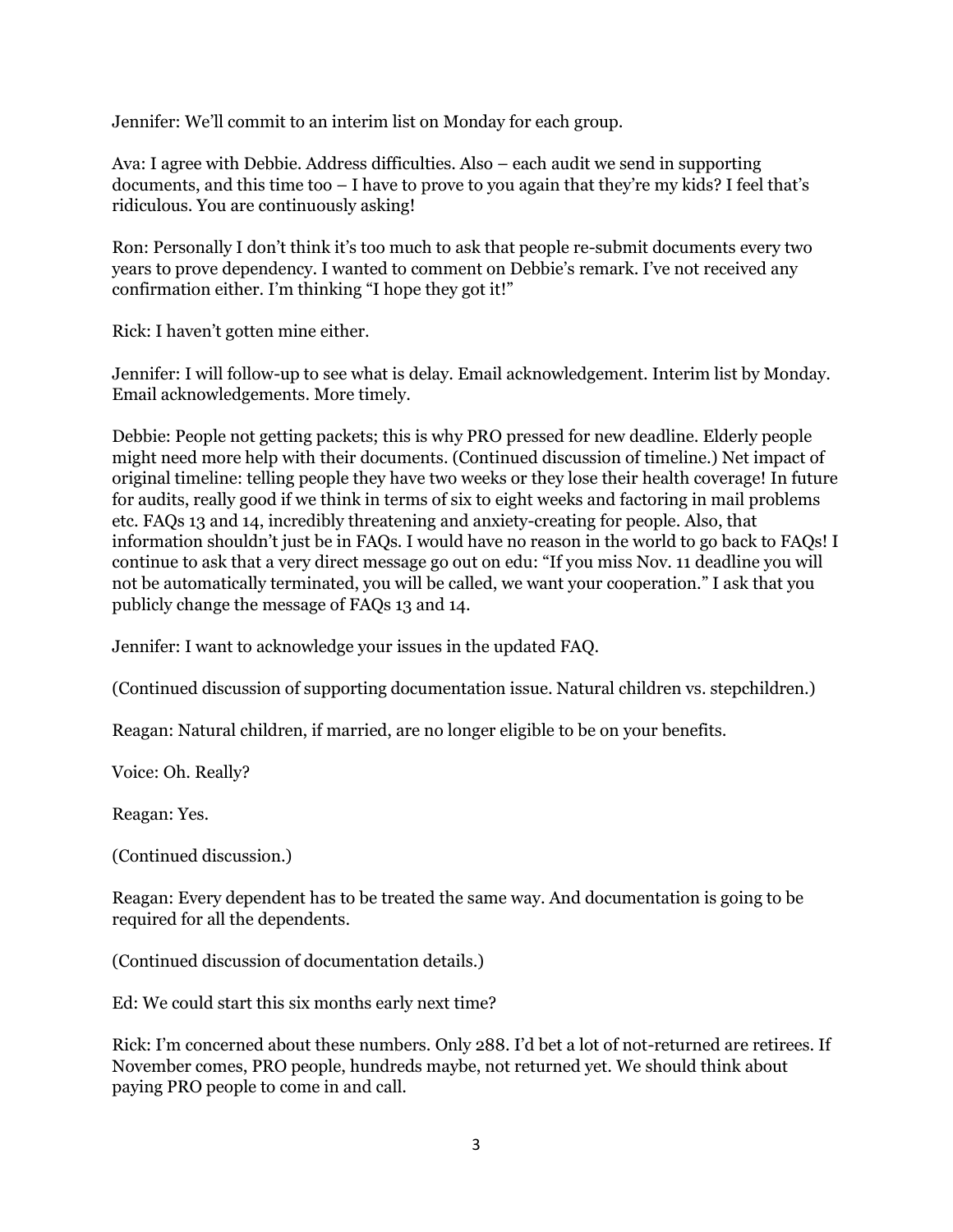Jennifer: We will send weekly updates to everyone throughout this process starting on Monday.

Rick: That sounds good.

(Continued discussion of the communications process. Use of "guardian" and other key words in addresses.)

Rick: I just want to make sure we have time to follow up on everyone who needs following up on before anyone is cut off.

(Further discussion. Possible CoreSource problems with mailing center in Maryland.)

Debbie: I've talked to a lot of people about this who said, "I've been waiting for response for three weeks" and other comments. There's probably a lot of this going on. We need a longer time period, more contact with people prior to sending this out. And public announcement: No dependents cut off if they don't get something in by Nov. 11 if they're eligible.

Jennifer: Let's look at new FAQ sheet.

(Examination of, and discussion of, the new FAQ sheet.)

Debbie: This is fine but like I said I still feel you should put out a message on the edu that Nov. 11 is new deadline. I'm not sure why you can't put out announcement: Along with extension to Nov. 11, people deemed eligible, once you turn your paperwork, in which you clarify your dependents you will not be automatically cut off. "No dependents cut off just due to missing Nov. 11; only cut off if deemed ineligible." I can write something.

Jennifer: How should I massage FAQ No. 19 to reflect that?

Debbie: I'm not as concerned with No. 19. I want a message to go out like you did to people in Peralta about Nov. 11, sent email, gave something to PRO, posted it, we sent it out – I want another public announcement, not buried in FAQs, that assures people even if they miss Nov. 11 deadline – we are encouraging people to meet it – but their dependents will not be terminated if deemed eligible.

Patricia: You could say, "Failure to respond does not necessarily mean that benefits will be ended. Further research will be done by the office."

Debbie: My message to you and Trudy is, if in January I suddenly realize my problem, say I'm traveling, many retirees travel, I suddenly believe my partner will be cut off – am I going to go to  $FAOs? - no!$ 

Is it true, if in January, I came back from trip, for first time discovered I should have turned all this in, and I hustle and fax to CoreSource, would I have to wait to July for reinstatement of dependent?

Jennifer: No.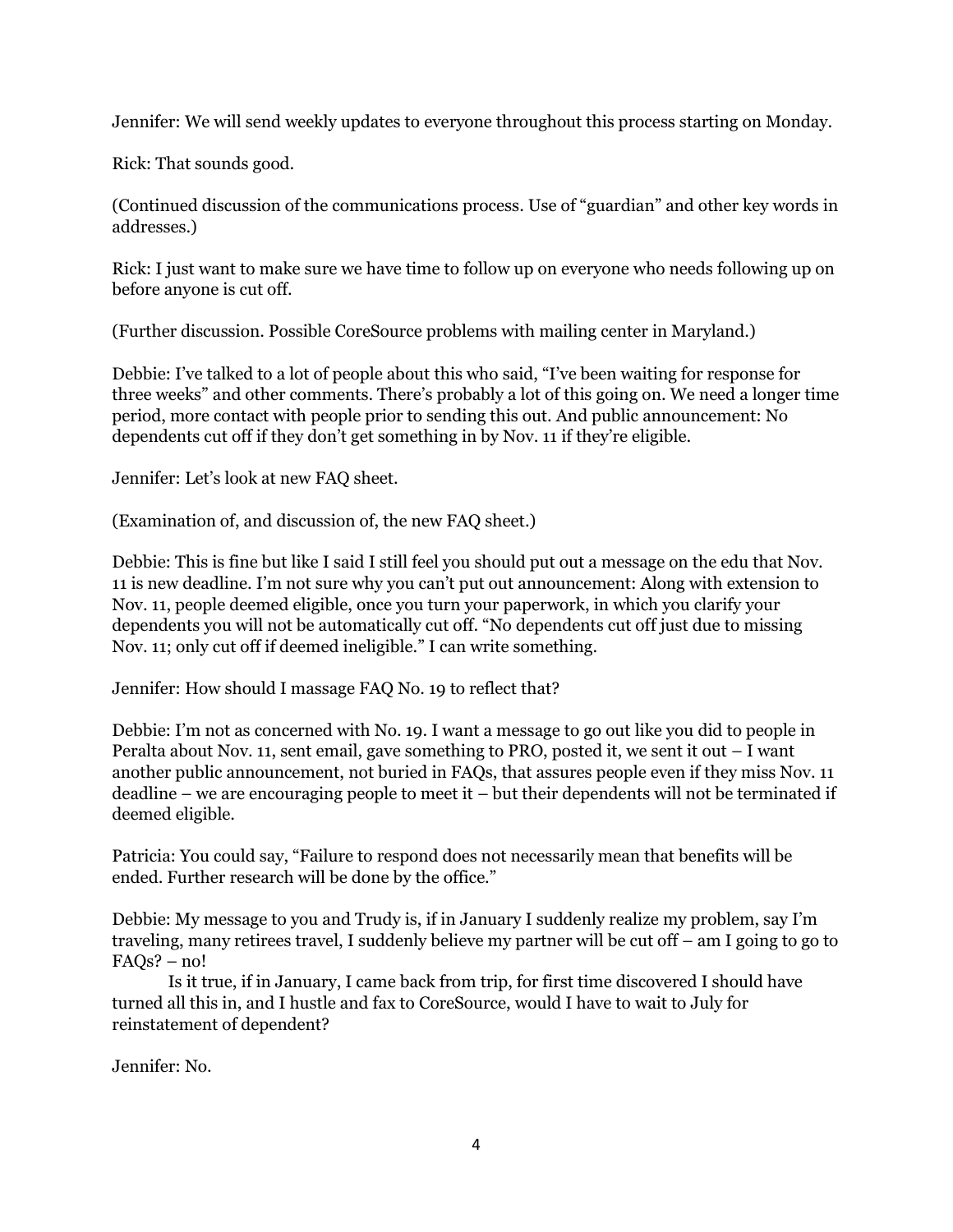Debbie: I am asking that you tell people that fact. I want that to be public knowledge. That you put it out in several ways so people understand – once they turn their packets in, which they should be doing ASAP – and CoreSource agrees that the dependent meets requirements – the benefits if dropped would be reinstated immediately or quickly. I think "no health care until July" thing is incredibly important to correct as publicly and openly as possible and not just in some FAQs. Something else. Much more direct.

## (Discussion.)

Jennifer: What if they give us the documentation in June? Reinstatement is subject to receipt of dependent verification.

Debbie: We could say, "If you miss the deadline, as soon as you provide the documentation to CoreSource and they accept that the dependent is eligible, that person will be reinstated."

Ava: The sooner they do it, they sooner they will cover, otherwise they're not going to cover.

Debbie: You could say if it goes past a certain date there will be a lag period to reinstate the person. There's a difference between that message and leaving it the way it is in Nos. 13 and 14.

Jennifer: We could certainly soften the tone and be more direct about the next steps for reinstating as soon as documents are received. That's on the record. Thank you for feedback. The final version of FAQs will have larger type, softer tone, more directness. We will develop a script for phone calling.

Patricia: Can they email material in?

Jennifer: Fax and U.S. Mail.

Ed: We need to figure out ongoing procedure, especially for retirees, maybe pay someone to make sure we know where these people are. We should continue trying to find these people even after deadline.

(Discussion of mailing procedures of Benefits Office.)

Jennifer: Next item, Benefits Office revenues. Last meeting we reviewed our budget expenses (\$27 million). Revenues: (cites numbers and sources: stop-loss reimbursements, payroll deductions, Medicare subsidies.).

Reagan will look at several topics.

Reagan: We met with CoreSource and Kaiser to examine chronic conditions for employees and retirees. (Review of these meetings. On page 12 of agenda – cost of top 10 treatments for conditions; these represent about 30 percent of expenditures.)

Reagan: P. 13. Conditions Kaiser has identified. This chart is all Kaiser actives who have seen Kaiser provider.

(Further discussion of details: percentages, etc.)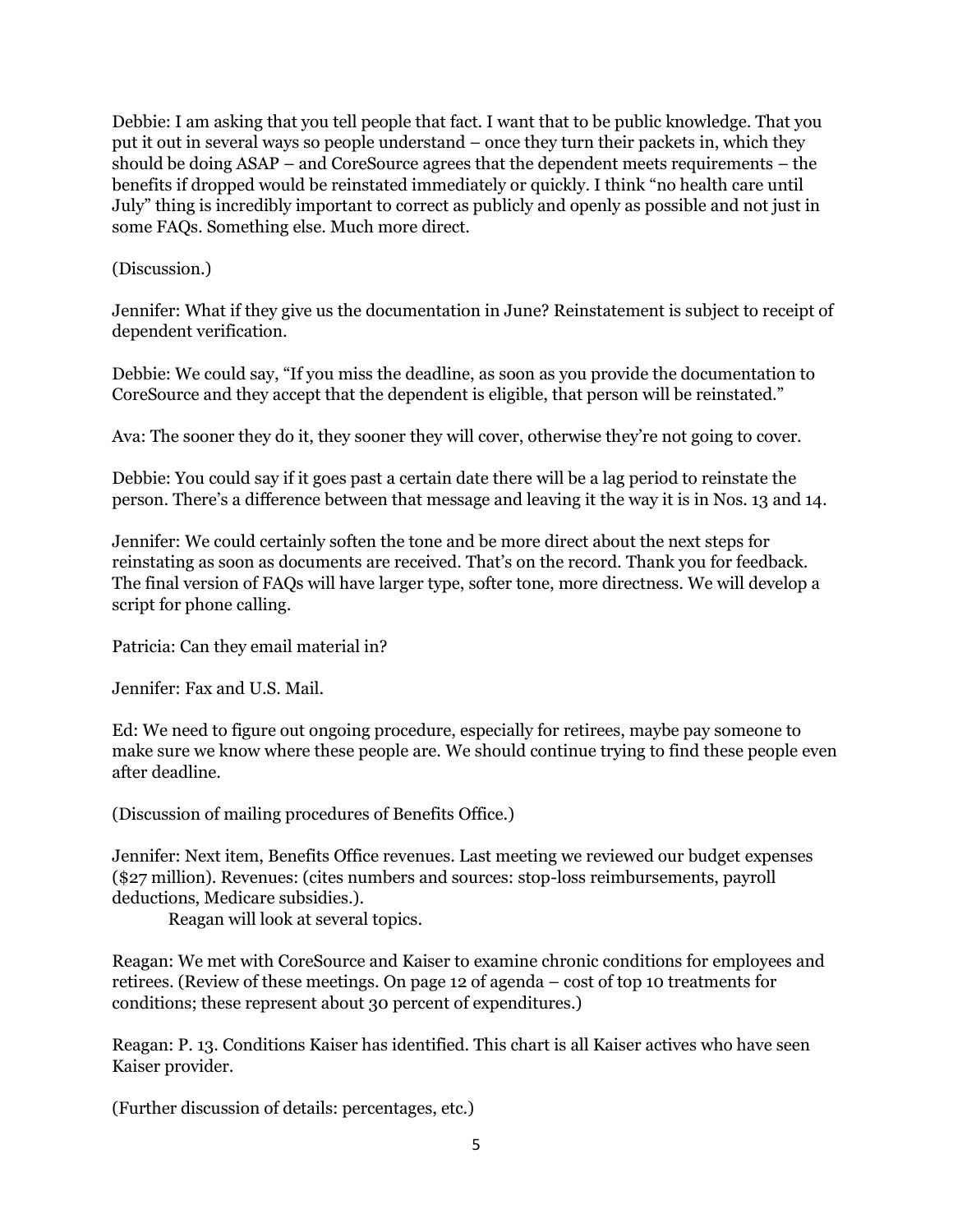Jennifer: Our population for diabetes is greater than regional and industry average.

Rick: But not by much.

(Discussion of the numbers and what they mean; regional averages, group averages, industry averages. Discussion of Body Mass Index and obesity. What's best way to prevent chronic conditions. Wellness Programs. Kaiser and CoreSource both have these programs.)

Debbie: Would like to see same chart from CoreSource.

Reagan: At next meeting we will discuss what programs are available to you from both CoreSource and Kaiser to tackle chronic conditions.

(Discussion of soda – should board eschew purchase of soda for meetings? Mention of Berkeley success with soda tax. Mention of It's-It ice cream sandwiches. Mention of doughnuts.)

Rick: Everything I've read about Wellness Programs is that there's no proof any of them work.

(Discussion of Return on Investment (ROI) of Wellness Programs. None, actually, says Reagan, who adds it's still good employees to have access to them.)

Jennifer: Need for coordination. Possibility of committees at each campus.

Patricia: You've got one school nurse left in the whole district; you don't have them on each campus. I think it should be a college level but run up against lack of people.

Jennifer: A comprehensive plan, even though no grand ROI, shows that we want to build a healthy community.

Debbie: Maybe a task force could look at things that could be done. Maybe more non-sugary options. Places like Kaiser giving money to join a gym – some sort of motivation to participate. Incentives.

Rick: Everybody in my daughter's office has standing desks.

Debbie: Discount on health care if go to gym. Etcetera.

(Further discussion.)

Rick: Walking meetings around Lake Merritt!

Reagan: Wellness Programs are in place, have been for two or three years, and are underutilized. These include yoga. Stopping smoking. Videos. We want to make sure members are aware of resources.

Jennifer: Does PRO website have links to wellness resources?